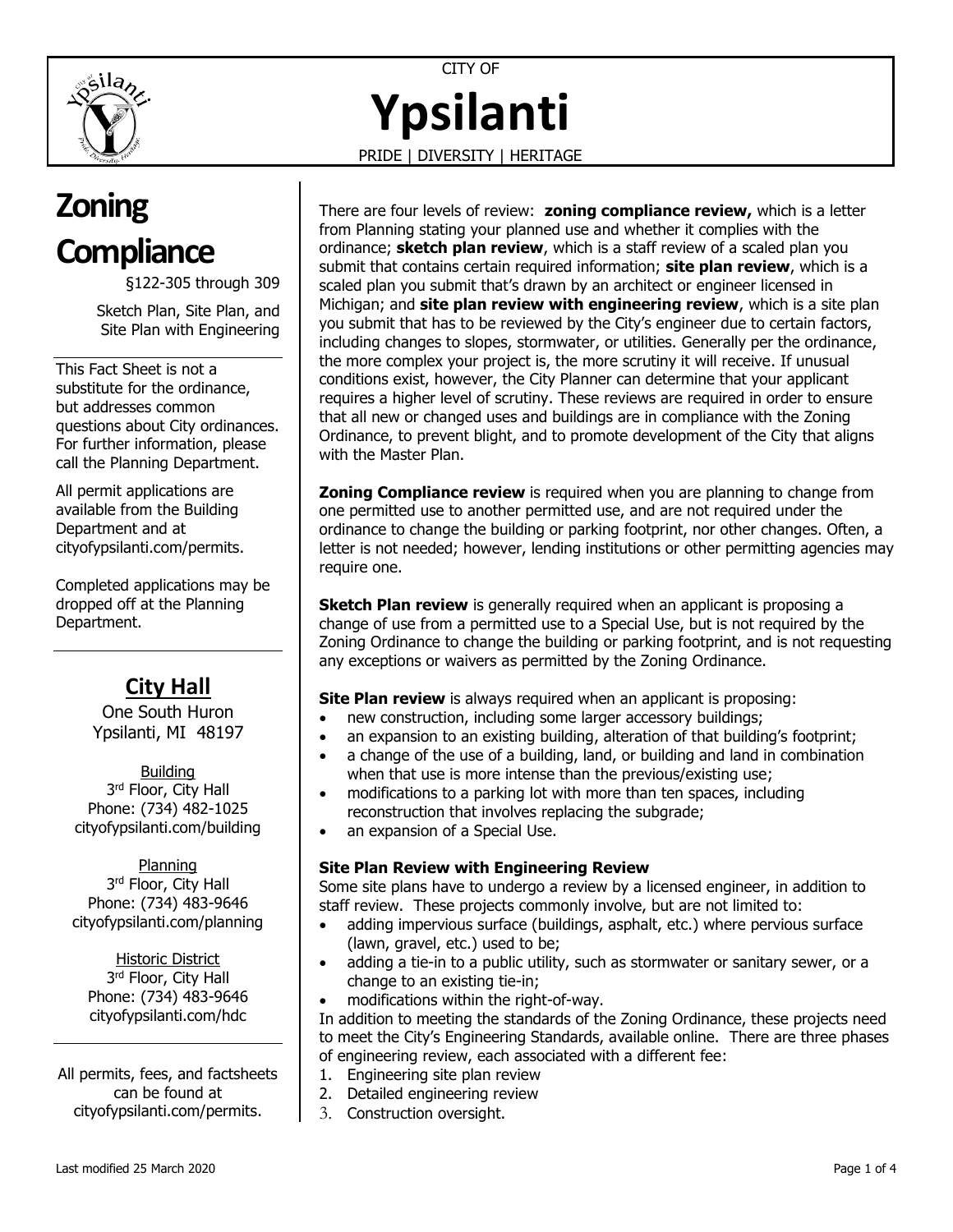

# **City of Ypsilanti Planning & Development Department**

One South Huron ۰ Ypsilanti, MI 48197 Phone: (734) 483-9646 www.cityofypsilanti.com

### **SKETCH PLAN REVIEW PROCESS**

If your application is complete and received by 4:00 p.m. on the third Wednesday of the month, it will be heard in front of Planning Commission at their regular meeting at 7:00 p.m. in Council Chambers of City Hall on the third Wednesday of the following month. If your application can be reviewed administratively (rare), please allow four to six weeks.

Once your sketch plan has been reviewed, and after any associated review by the Planning Commission (such as in the case of a Special Use), there are often conditions that need to be met or changes that need to be made. You will receive a letter &/or email from the Planning Department detailing a list of any conditions that are outstanding and the next steps. Once final planning approvals have been granted, the applicant has six months to begin the project, or the approvals will expire.

In most cases the regular process is as follows:

- 1. Planning & Development Department receives the application and fees. Applicant will be contacted to confirm that the application has been received within 3-5 working days, and advised if additional reviews, such as variance application, lot split or combination application, or engineering drawings are necessary.
	- If required, complete and submit Historic District Work Permit Application to the Building Department. Proposed work must be approved by Historic District Commission.
- 2. Applicant attends Planning Commission meeting at 7:00 pm in Council Chambers of Ypsilanti City Hall. After staff presentation, the applicant will be provided an opportunity to speak on the project.
- 3. After Planning Commission decision, applicant will be notified of the Commission's decision and the next steps in permitting process, in writing.
- 4. If detailed engineering review was required, then a preconstruction meeting must be held before beginning construction. Otherwise, once Planning Department approval has been granted, the applicant may seek Building Department and other approvals.
- 5. Once work is complete, complete and submit a Certificate of Occupancy Application to the Building Department. All Planning & Development requirements must be met. If applicable, Building, Fire, Engineering and Historic District Commission requirements must also be met.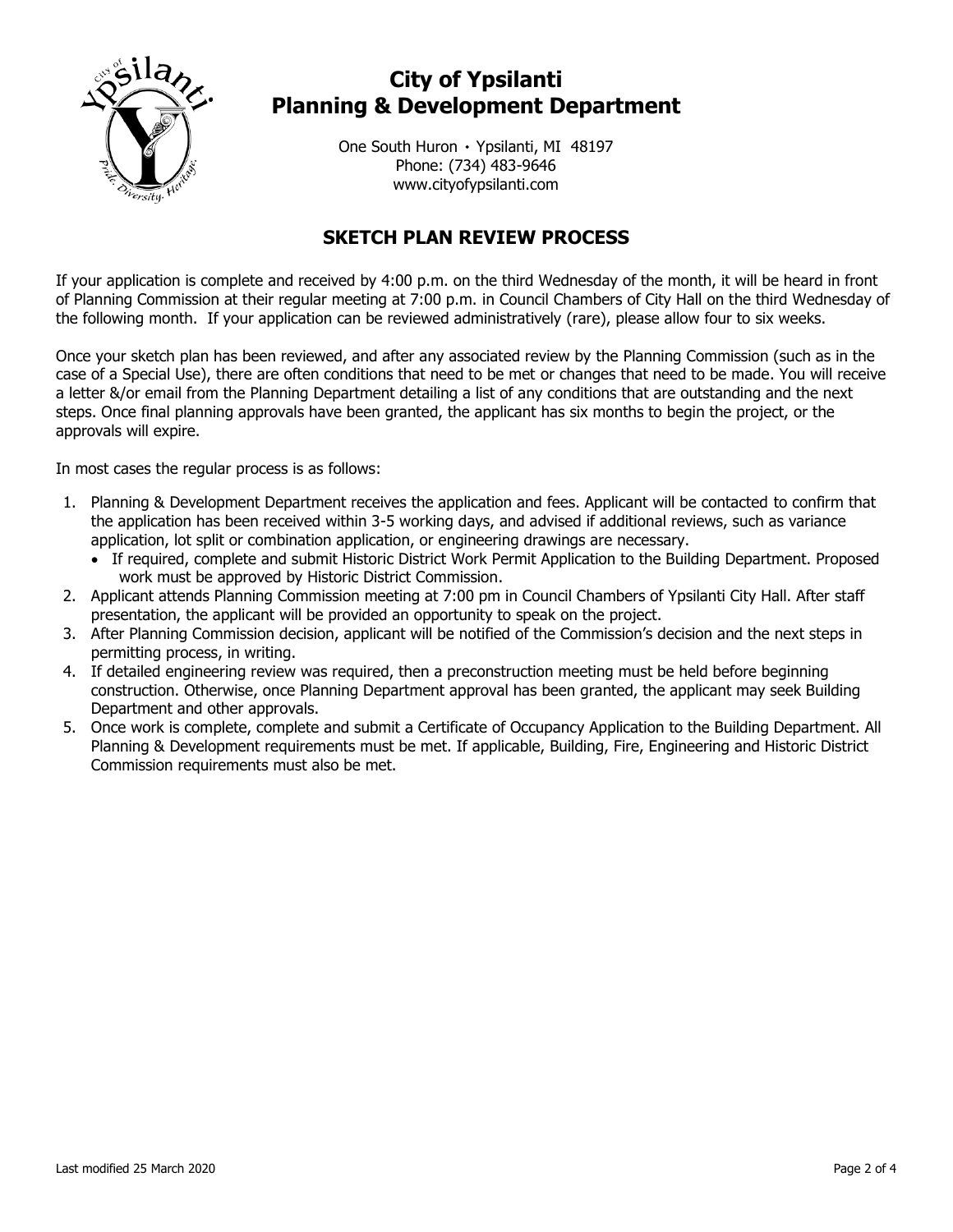#### **SKETCH PLAN REVIEW APPLICATION**

INCOMPLETE APPLICATIONS WILL NOT BE ACCEPTED.

| <b>Applicant</b> |       |     |
|------------------|-------|-----|
| Name             |       |     |
|                  |       |     |
| Address          |       |     |
|                  |       |     |
| City             | State | Zip |
|                  |       |     |
| Phone            | Email |     |
|                  |       |     |

#### **Property**

| Name of project                                                |
|----------------------------------------------------------------|
| Address                                                        |
| List all parcel identification numbers included in development |
| Property owner*                                                |
| Current use                                                    |
| Proposed use                                                   |
| Current zoning                                                 |
| Legal description of property (may be attached)                |

\*If applicant is not the property owner: applicant must attach property owner's written, notarized authorization of application.

#### **Signature**

| I hereby attest that the above information is accurate and complete. I am authorized to and grant permission to the City<br>of Ypsilanti staff to access the subject property for the purposes of preparing staff reports and/or evaluating this<br>application. |       |  |
|------------------------------------------------------------------------------------------------------------------------------------------------------------------------------------------------------------------------------------------------------------------|-------|--|
| Signature:                                                                                                                                                                                                                                                       | Date: |  |
| Print Name:                                                                                                                                                                                                                                                      |       |  |

**You must complete the checklist on the following page before turning in your application.**